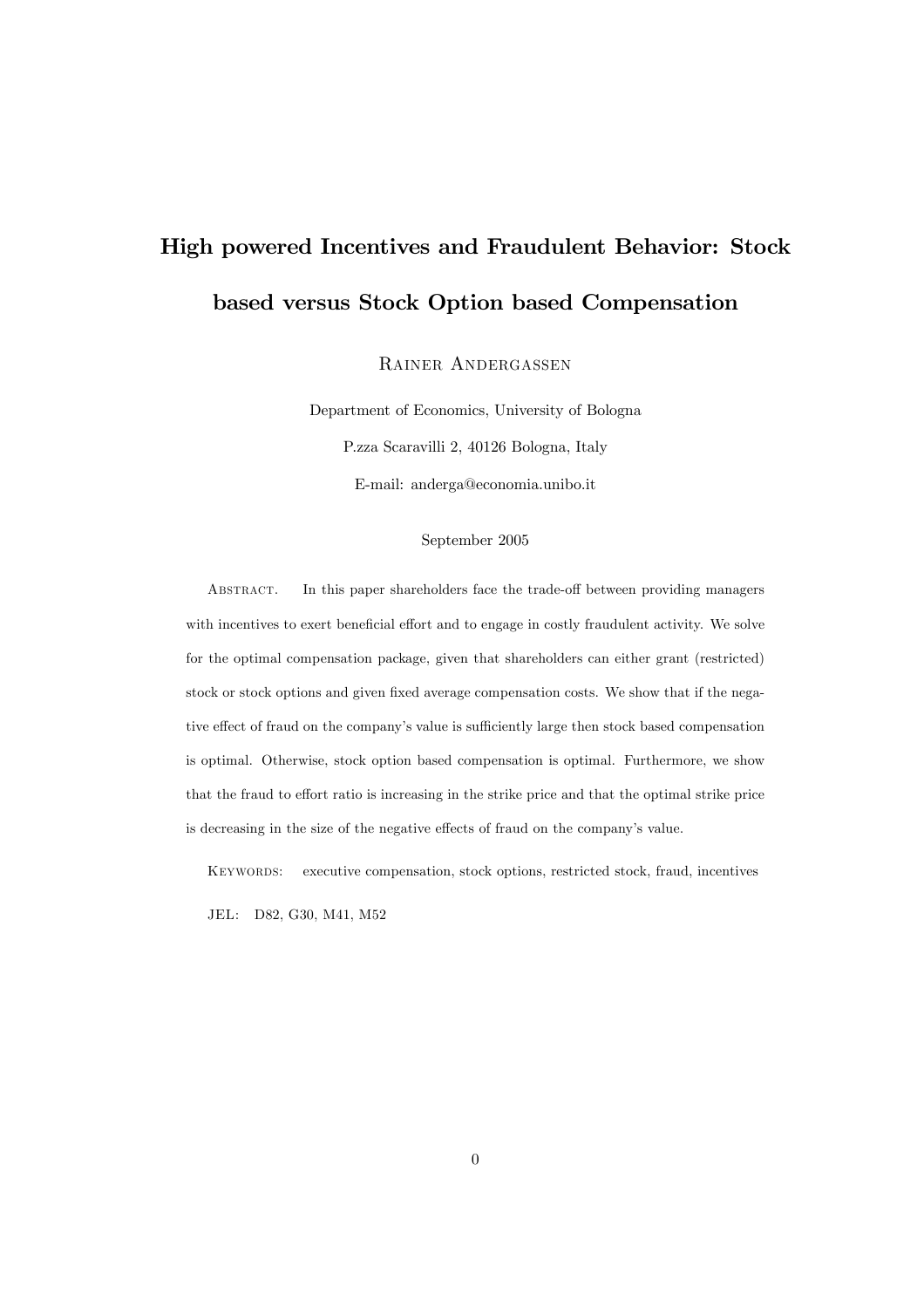#### 1 Introduction

The 80s and 90s witnessed an explosion in stock option based compensation packages in the U.S. (Murphy, 1999 and Hall, Murphy, 2003). Stock options are granted with the intent to align interests of managers with those of shareholders and thus to reduce agency costs. Moreover, since stock options are by definition bounded from below, they encourage executives risk taking and thus mitigate executives risk aversion (Smith and Stulz, 1985). The popularity of stock options has also been encouraged by a conflicting accounting and tax treatment. Companies where allowed to deduct the entire expense of the option for tax purposes while not writing it off against profits.<sup>1</sup>

Over the past few years the proportion of pay delivered through stock options declined2 . A Recent survey by Pearl Meyer and Partners for the New York Times documents a reduction in the value of options granted from 66% to 31% of total remuneration, while restricted stock and long term incentive plans (LTIP) over the same period increased from 14% to 30% . Thus, the current trend in corporate compensation practice is to switch from stock options to alternative compensation schemes such as, for example restricted stocks. The most famous example is Microsoft, which previously was one of the largest users of employee stock options.

One justification for this change in corporate compensation practice is the relative cost of employee stock options. If a managers is risk averse, then stock options are poor instruments to align shareholder goals with those of managers. While stock options are priced in a risk neutral and arbitrage free way, managers value stock options less because of their risk aversion (Hall and Murphy, 2000, 2003). Options have also been criticized since they boost short term gains but often neglect long term performance, leading also to the problem of finding the optimal vesting period.

<sup>1</sup> A new statement by the Fianancial Accounting Standards Board (FASB) requires firms to expense employee stock option at the grant-date fair value for both public comanies (starting from 15 June, 2005) and non-public companies (starting 15 December 2005).

<sup>2</sup> See also Hall, Murphy (2003).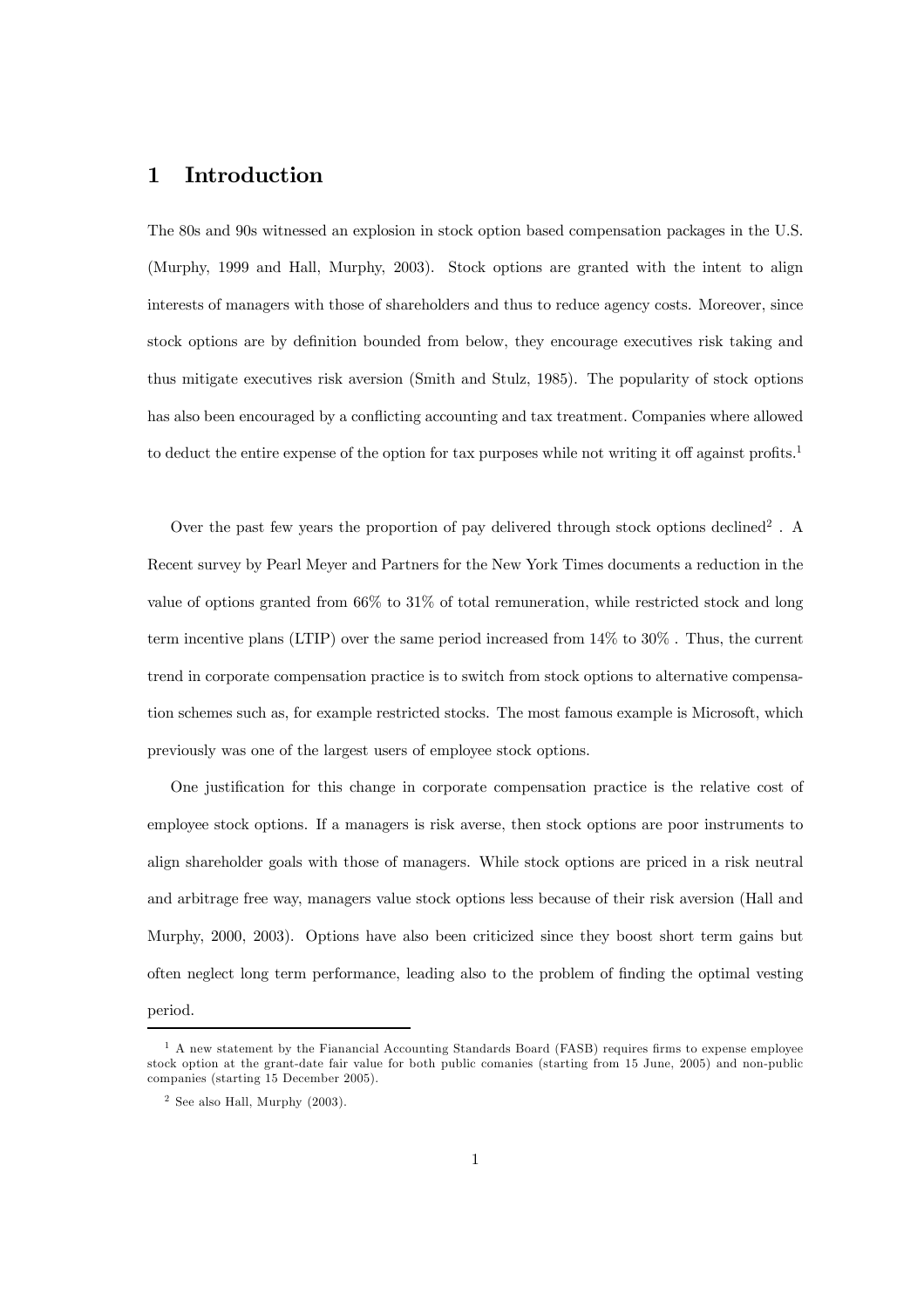The recent wave of accounting scandals such as, for example Enron, Tyco, Worldcom and Xerox, hints to a strong tie between executive compensation package and fraudulent behavior. Compensation schemes are designed to induce effort but they may also induce costly fraudulent activity (see Goldman and Slezak, 2005). Self-interested manager may engage in earnings misrepresentation and manipulation, or fraudulent information dissemination to inflate the short term stock price and thus also his compensation and wealth. This often occurs at the expense of company's long term performance.

In the present paper we are interested in the relationship between executive's incentives to manage earnings<sup>3</sup> and their compensation package. Shareholders face the trade-off between providing managers with incentives to exert beneficial effort and to engage in costly fraudulent activity. We solve for the optimal compensation package, given that the shareholders can either grant (restricted) stock or stock options and given fixed average compensation costs. We consider two agents, one being an effort averse manager and the other being a representative shareholder. Both individuals are risk neutral. In assuming risk-neutrality we eliminate the trade-off shareholders face between providing the manager with incentives and insurance and thus we focus on the trade-off between effort and fraudulent behavior<sup>4</sup>. Manager and shareholder face different time horizons. While the shareholder is interested in the long run value, manager's compensation is a function of the short run value. In our model the manager can boost the short term cash flow either by increasing effort or manipulating earnings. Whereas increasing his effort, the manager can boost the long run company's value, earning manipulations in the present paper are assumed to reduce its long-run value<sup>5</sup>. We show that the fraud to effort ratio is an increasing

<sup>3</sup> Earnings management can be classified into accounting and real value manipulation (Lev, 2003). The former occurs without affecting the cash flow or other real dimensions of the company, while the latter consists of activities such as timing of sales or investments that affect reported earnings.

<sup>4</sup> See also Baglioni and Colombo (2004) and Kadan and Yang (2005).

<sup>5</sup> Several paper document the negative relationship between earnings manipulation and its negative effects on future stock price. Chan et al (2005) using accounting accruals as a proxy for the quality of reported earnings find a strong evidence of earnings manipulations in firms with the largest accruals and that accruals are negatively related to future stock market returns. Teoh, Welch and Wong (1998a) show how issuers of initial public offerings (IPOs) with unusually high accrual in the year of issue experience poor stock performance in the subsequent three years. Teoh, Welch and Wong (1998b) provide evidence that pre-issue earnings management by seasoned equity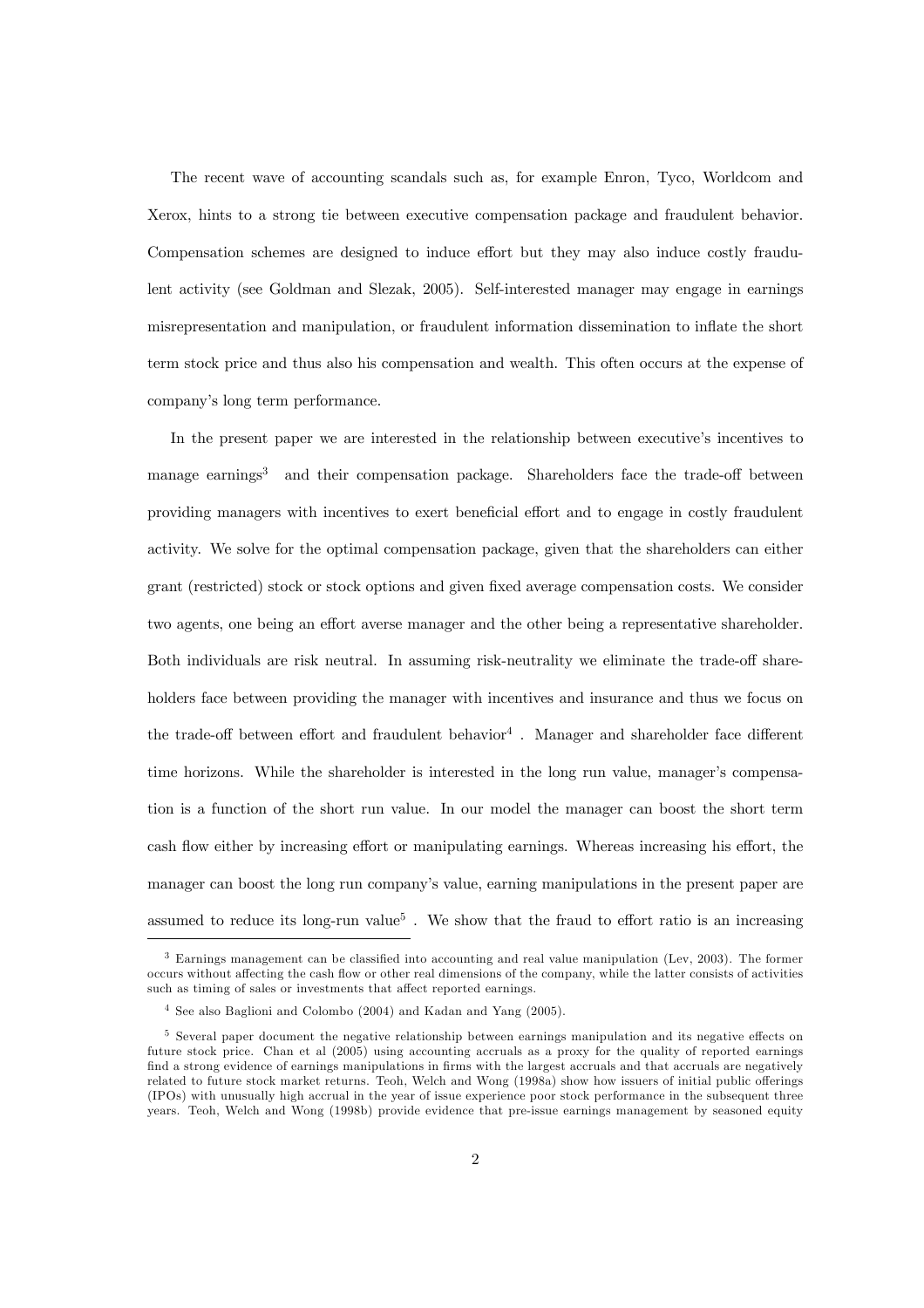function of the strike price. Thus, the larger the strike price, the more the executive engages in earnings management relative to beneficial effort. We find a threshold level for the long run negative effects of fraud such that for larger values stock based compensation is optimal while for lower values stock option based compensation is optimal. This threshold level is increasing in the fraud-detection probability, the punishment in case of detection and in the effectiveness of effort, while it is decreasing in the effectiveness of fraud. Furthermore, we show that the optimal strike price is decreasing in the size of the long run negative effects of fraud on the company's value.

Recent empirical literature on the relationship between managers' compensation package and earnings management evidences a significantly, positive association between option based compensation packages and earnings management. Burns and Kedia (2005) investigate earning restatements of 215 firms compared with a control sample of firms matched by industry and size. The authors find strong evidence that higher incentives from stock options are associated with a higher propensity to misreport and also with a higher magnitude of misreporting. Furthermore, they find that equity, restricted stock and LTIP dot not have any significant impact on the propensity and magnitude to misreport. Gao and Shrieves (2002) investigate the relationship between earnings management intensity, as measured by the absolute value of discretionary current accruals scaled down by asset size, and managers' compensation package<sup>6</sup>. They find a positive relationship between earnings management and stock option based compensation, while they find a weaker support for a positive association between earnings management and restricted stock. Bergstresser and Philippon (2005) consider accruals-based measures of earnings management and find that periods of high accruals coincide with unusually large options exercise of CEOs and with sale of large quantities of shares by other insiders<sup>7</sup>. Jensen  $(2003)$  argues that discontinuities, issuers, as reflected in discretionary accruals, explains future underperformance in stock returns. See also Jensen (2003).

<sup>6</sup> Accruals represent the difference between a company's accounting earnings and its underlying cash flow.

<sup>7</sup> Erickson, Hanlon and Maydew (2004) compare the performance of 50 firms accused of accounting fraud by the Securities and Exchange Commission (SEC) during the period 1996 - 2003 with firms not accused of fraud during the same period. They find that the likelihood of fraud is positively associated with the level of stock-based compensation, the proportion of stock-based compensation (stock-based mix) and the sensitivity of executives' stock-based wealth to a change in stock price. Johnson, Ryan and Tian (2003) stuy a sample of firms subject to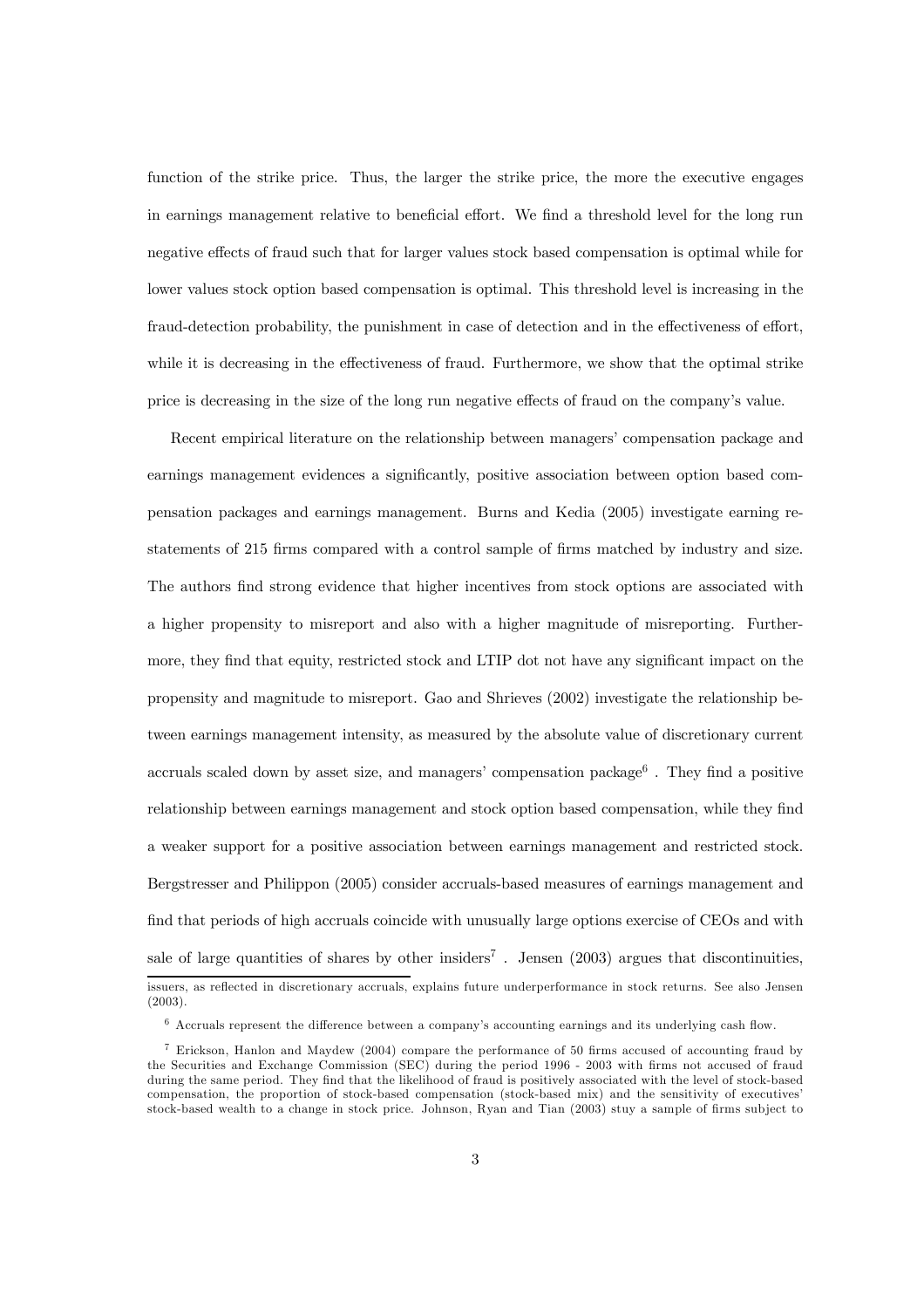kinks and other non-linearities in the pay-for-performance function provide incentives for managers and employee to lie and to game the system<sup>8</sup>. Furthermore he discusses how the boosting of present day compensation may lead to a long run reduction in the firm's value.<sup>9</sup>

A growing literature studies the relationship between executive compensation and fraudulent behavior. Goldman and Slezak (2005), restricting their analysis to stock based compensation, study the link between executive compensation and fraudulent misreporting. They find that the optimal pay-for-performance sensitivity which balances the provision of effort and fraud. Baglioni and Colombo (2004) in a costly state verification approach show that a incentive compatible contract, where both incentive alignment and truthful revelation of the firm value are satisfied, requires a (strictly) convex compensation function. Kadan and Yang (2005) investigate the tradeoff between incentive provision and executives earnings misreporting as a signalling game. Focusing on the separating equilibrium they find that lowering the exercise price of stock induces more misreporting.

The present paper is also related to Hall and Murphy (2000), where the authors determine the strike price providing the largest incentives and Oded et. al (2004), where the problem of the optimal strike price for an effort averse executive is addressed.

In Section 2 the model is introduced and the main results are stated. Section 3 concludes. All proofs are in the Appendix.

### 2 The model

We consider an economy consisting of 3 time periods: 1, 2 and 3. We consider times 1 and 2 to be the short run, while time 3 represents the long run. We consider two agents, one being a effort averse manager and the other being a representative shareholder. Both the manager as well as the SEC's Accounting and Auditing Enforcement Releases (AAER). The authors find that executives at fraud firm face

significantly greater financial incentives steming from stock and options holdings. Moreover they find that during fraud period, executives exercise also a larger fraction of vested options than do executives at control firms.

<sup>8</sup> See also Degeorge, Patel and Zeckhauser (1999) for a discussion on earnings management and thresholds.

 $9$  See also Jensen (2004).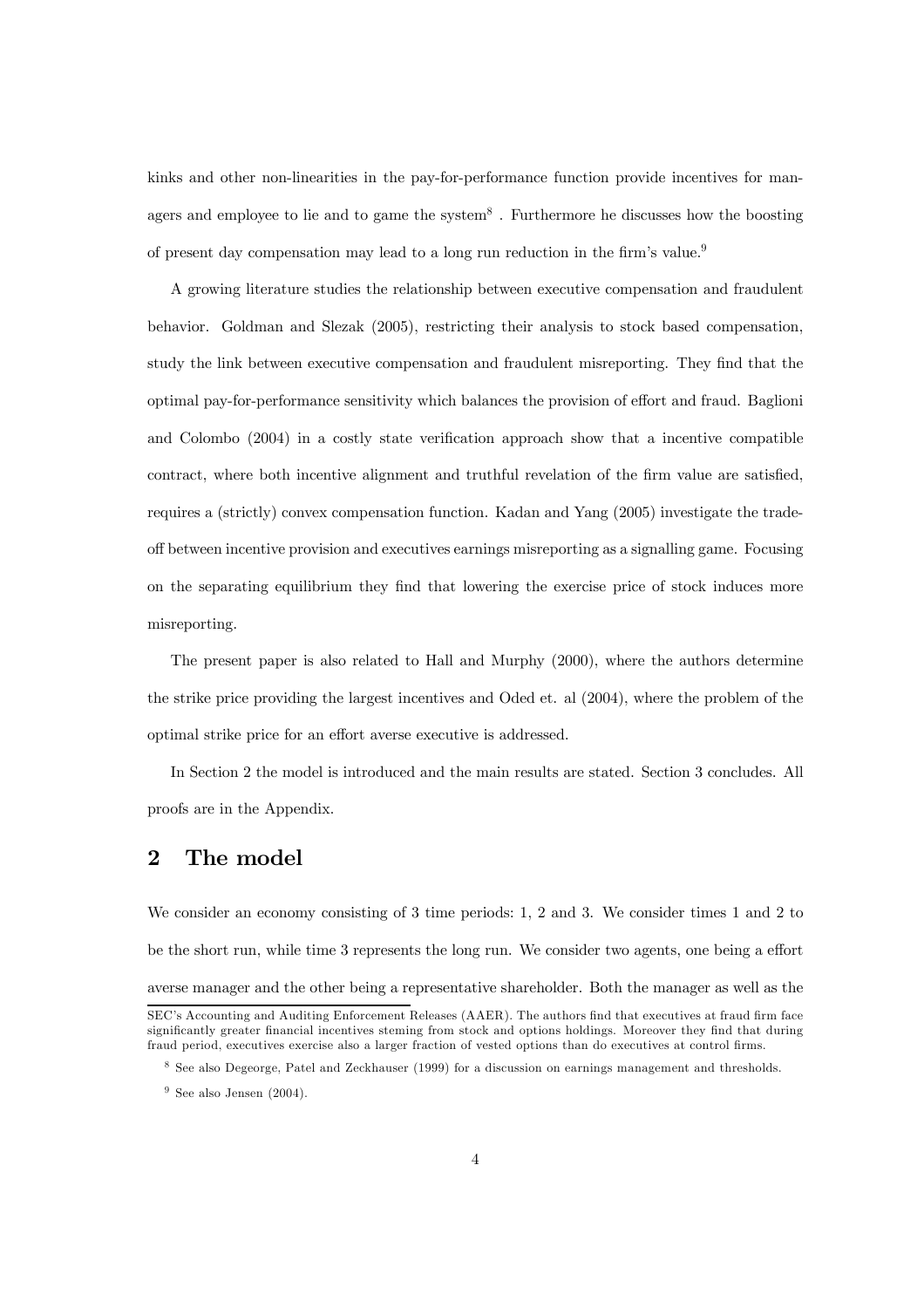representative shareholder are risk neutral. In assuming risk-neutrality we eliminate the trade-off shareholders face between providing the manager with incentives and insurance. In this way we focus on the trade-off between effort and fraud. The risk neutral interest rate is normalized to zero. Throughout the paper random variables are indicated with tilde  $\hat{O}$  while realized variables are indicated without a tilde.

At time 1 the manager undertakes a risky project, whose fundamental value depends on the effort  $e \geq 0$  exerted in the same time period. Further, at time 1, the manager may inflate the company's short run value engaging in earnings management  $f \geq 0$ . Let p be the exogenous probability that fraud is detected before time period 3. Assuming that an instantaneous price correction takes place if fraudulent behavior is discovered<sup>10</sup>, we define the company's value at time 2

$$
\widetilde{S}_2 = \begin{cases}\nS + \alpha e + \beta f + \widetilde{\epsilon}_2 & \text{with probability } 1 - p \\
S + \alpha e + \widetilde{\epsilon}_2 & \text{with probability } p\n\end{cases}
$$
\n(1)

where  $\tilde{\varepsilon}_2 \in U[-h,h]$  is the random variable compounding project and market specific risk, its value being realized at time 2. In (1) we implicitly assume that the event of detection is independent of  $\widetilde{\varepsilon}_2$ .

While effort increases the short run as well as the long run value of the company, earnings management boost only its short run value while decreasing its long run value. Thus, we assume that the company's expected long run value is

$$
E\left(\tilde{S}_3\right) = S + \alpha e - \delta f\tag{2}
$$

where  $\delta f$  indicates the long run loss in profitability due to fraudulent behavior of the manager.

The shareholder defines the compensation package  $(\lambda, K)$ , consisting in  $\lambda \geq 0$  stock options, vesting at time 2, with strike price  $K \geq 0$ . For  $K = 0$  the shareholder grants (restricted) stock, while for  $K > 0$  he grants stock options. The Shareholder and the manager face different time

<sup>&</sup>lt;sup>10</sup> Erickson, Hanlon and Maydew (2004) find that the value of the equity holdings of top managers accused of fraud was substantially overstated prior to the revelation of the fraudulent behavior.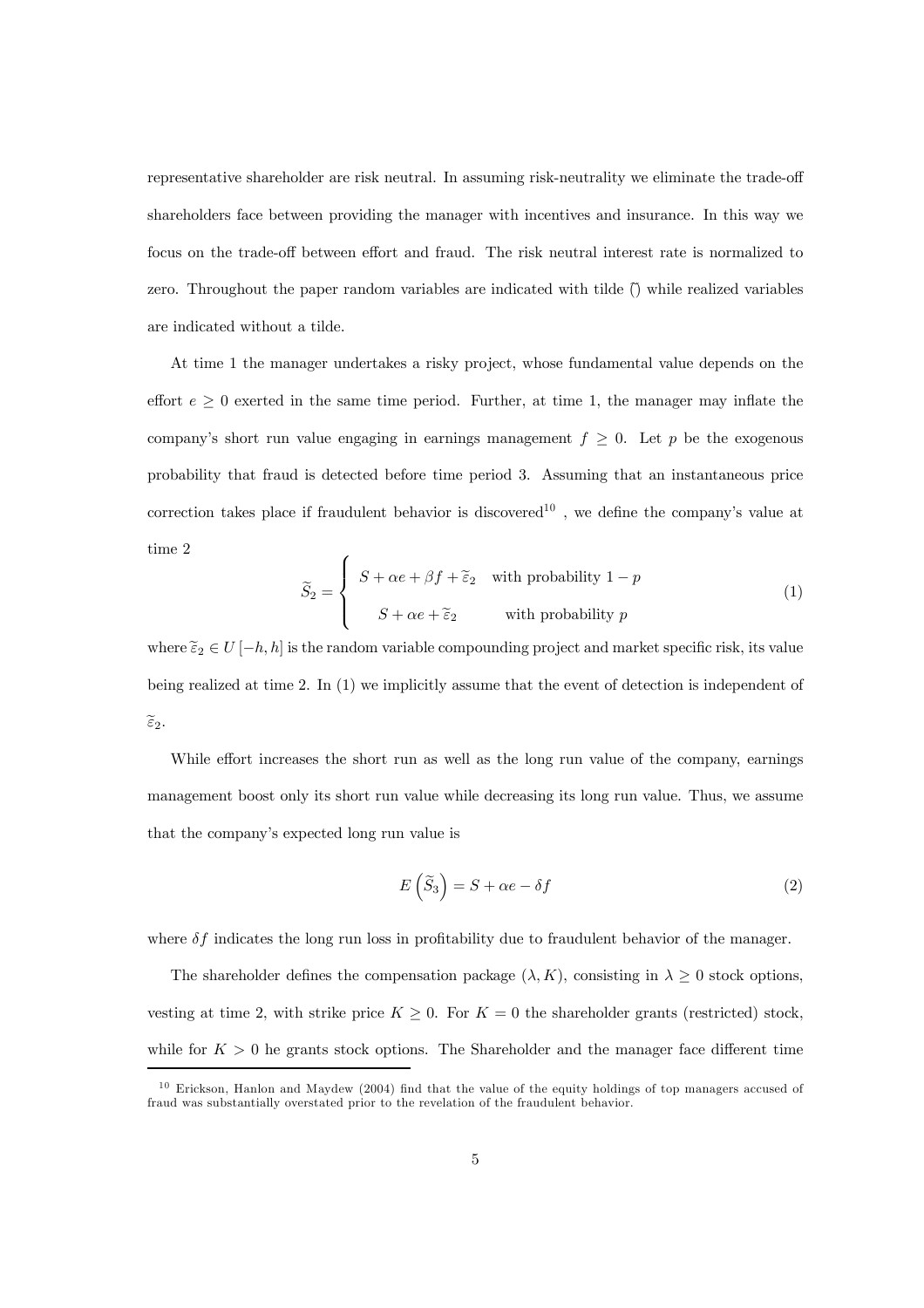horizons. We assume that stock options vest at time 2 and thus the executive is interested in the short run value of the company. Probability  $p$  is therefore the probability of fraudulent behavior being detected before executive's stock options get vested. Executive's compensation is defined as  $\widetilde{W}_2 = \lambda \widetilde{V}_2$ , where  $\widetilde{V}_2 = \left\{ \widetilde{S}_2 - K \right\}^+$ . Shareholders are interested in the company's long run value, i.e.  $E\left(\widetilde{S}_3\right)$ .

Effort level  $e$  and the fraud level  $f$  are not observable. Fraudulent behavior does not directly produce disutility such as effort, but if the manager is caught then he has to pay a penalty, which is increasing in the size of the misrepresentation f. Given the exogenous probability that fraud is detected before the options get vested p and let  $P(f) = \phi \frac{f^2}{2}$  be the penalty if fraudulent behavior is observed, the executive's expected utility is

$$
E\left(U\left(\widetilde{W}_2\right)\right) \equiv E\left(\widetilde{W}_2\right) - p\phi \frac{f^2}{2} - \frac{e^2}{2}
$$

The shareholder defines the strike price  $K$  and the number of options granted, maximizing the long run expected present value of the company such that the incentive compatibility constraint is satisfied. The shareholder's problem can formally be stated as follows

$$
\max_{K} E\left(\widetilde{S}_3\right) \tag{3}
$$

$$
\text{s.t. } e, f = \arg \max E \left( U \left( \widetilde{W}_2 \right) \right) \tag{4}
$$

where  $(4)$  is the incentive compatibility constraint. This maximization problem is furthermore constrained. We consider the case where the expected compensation costs are fixed to  $\overline{W}$  and thus determine the optimal compensation package  $(\lambda, K)$  which maximizes the long run expected present value of the company (2). In this case the constraint reads

$$
\lambda E\left(\widetilde{V}_2\right) = \overline{W} \tag{5}
$$

where (5) is the project's budget constraint. In what follows we assume that parameters are such that the participation constraint is always satisfied, that is the executive's expected utility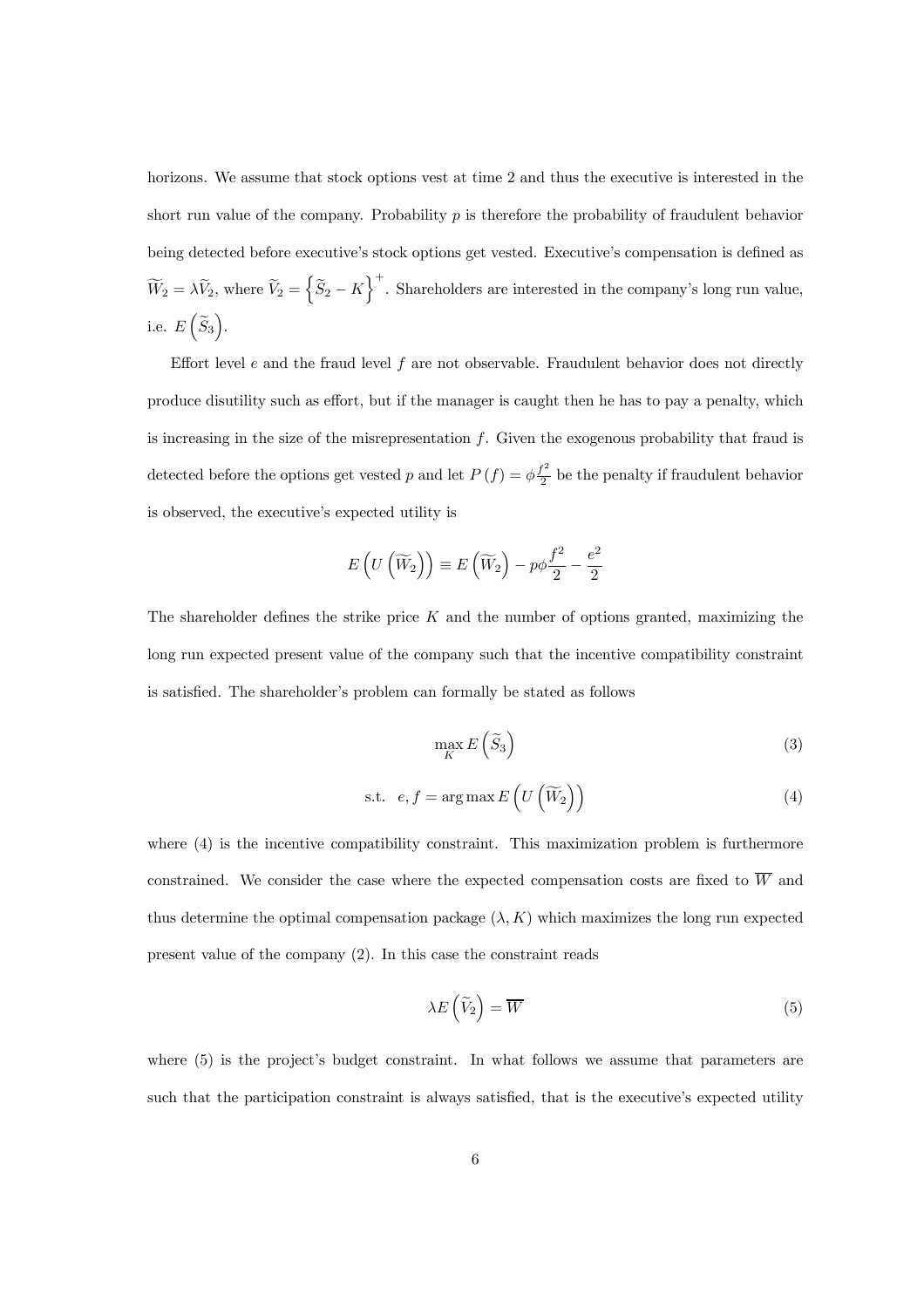is always larger than its outside option  $11$  .

Once the budget constraint (5) is imposed, we can rewrite  $\lambda$  as a function of K. Consequently, the problem of the shareholder reduces to finding the optimal strike price which maximizes the long run value of the company (2).

In the following lemma we characterize the optimal fraud and effort choice for the manager, conditional on the contract  $(\lambda, K)$ , as resulting form the incentive compatibility constraint (4).

**Lemma 1** Optimal effort e and fraud f are both continuous, increasing in  $\lambda$  and decreasing in K.

Thus, an increase in the number of options granted increases the effort as well as the fraud level, while an increase in the strike price decreases the effort as well as the fraud.

Intuitively, if the strike price increases the value of the option decreases and thus more options have to be granted if the budget constraint (5) has to bind. This result is shown formally in the Appendix. Thus, from Lemma 1 we know that an increase in K reduces both effort and fraud, but an increase in  $\lambda$  increases both effort and fraud. The following lemma describes the behavior of the fraud to effort ratio as the strike price K increases.

Lemma 2 The fraud to effort ratio is a continuous and increasing function of the strike price K.

Thus, an increase in the strike price  $K$  leads to an increase in the fraud to effort ratio. In other words, the manager engages relatively more in fraudulent behavior than in productive activities as the strike price increases. This has important and direct consequences on the optimal choice of the strike price K and the corresponding compensation package  $(\lambda, K)$  since the company's long run value depends positively on the effort exerted by the manager, but it depends negatively on the manager's earnings management.

<sup>&</sup>lt;sup>11</sup> In particular we require  $\overline{W}$  to be such that the participation constraint is always satisfied, i.e.  $E\left(U\left(\widetilde{W}_{2}\right)\right) \ge$  $U_0$ , where  $U_0$  represents the executive's utility for a given outside option.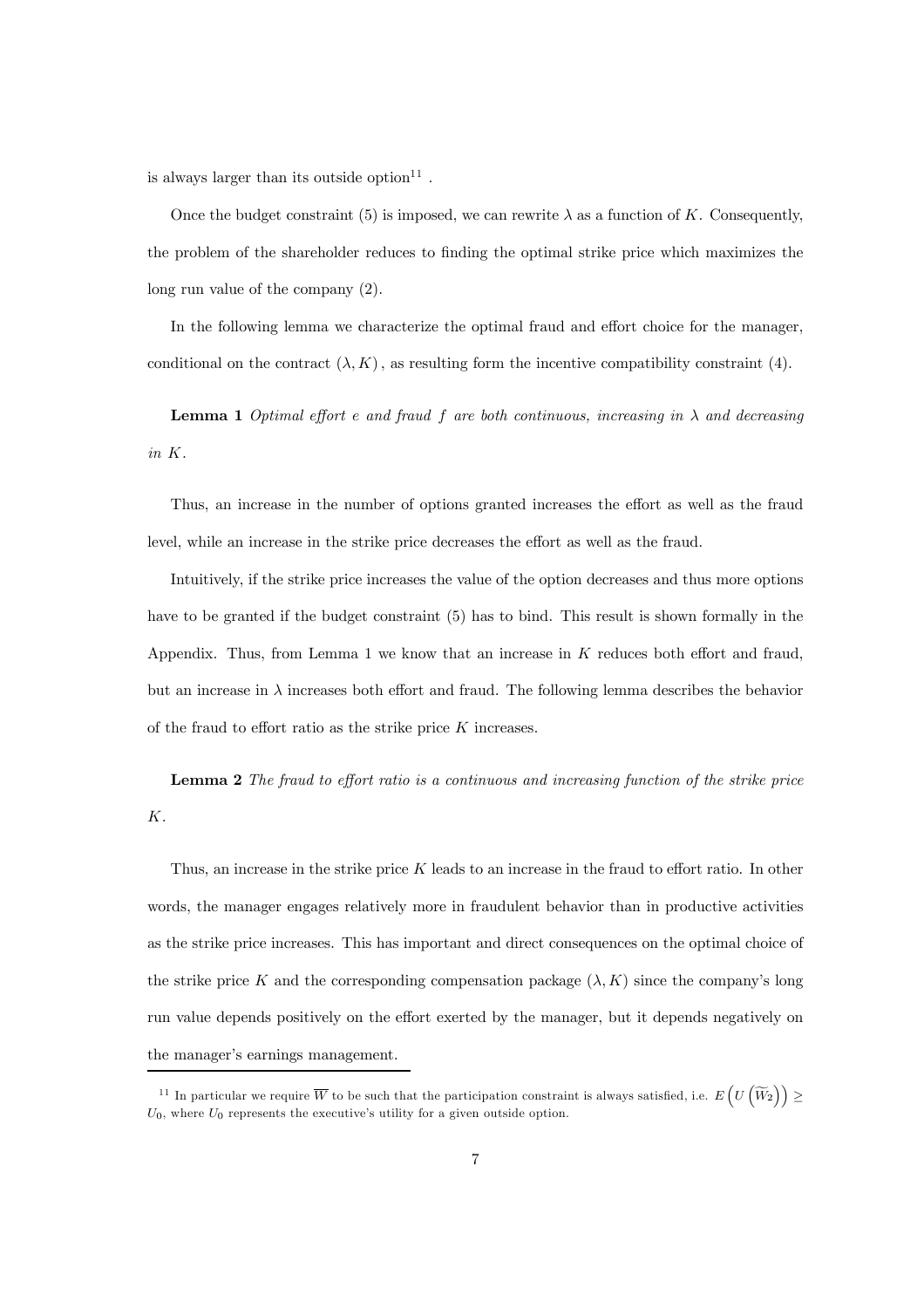The shareholder faces a trade-off, where gains from increased effort have to be traded off against long term losses due to fraudulent behavior. The following proposition describes the optimal compensation structure.

**Proposition 1** For  $\delta > \delta$  stock based compensation is optimal  $(K = 0)$ , while for  $\delta < \delta$  stock option based compensation is optimal  $(K > 0)$ , where  $\overline{\delta} \equiv \frac{\alpha^2}{\beta} \frac{p\phi}{1-p}$ .

In Proposition 1 a threshold level for  $\delta$  is defined whereas for values of  $\delta$  larger than this threshold, stock based compensation is optimal while for lower values stock option based compensation is optimal. This threshold level is increasing in the detection probability  $(p)$ , the punishment in case of detection  $(\phi)$  and in the effectiveness of effort  $(\alpha)$ , while it is decreasing in the effectiveness of fraud  $(\beta)$ .

The following comparative statics result for the optimal strike price can be proved.

Corollary 1 Consider the case where  $\delta < \overline{\delta}$ . The optimal strike price  $(K)$  is decreasing in  $\delta$ .

A larger long run negative effect of fraud on the company's value decreases the optimal strike price K.

Note that, in the present model, conflicts between the shareholder and the manager are eliminated in this framework if both face the same time horizon. If stock options vest at time 3, fraudulent behavior decreases not only the shareholder's but also the manager's wealth. In a similar vein, a longer vesting period, i.e. a higher detection probability  $p$ , increases the range of parameter values where stock option based compensation is optimal. This result is in accordance with recent suggestions to increase the vesting period of stock options as a way to reduce conflicts between shareholders and CEOs.

## 3 Conclusion

We studied the optimal managerial compensation package if shareholders can either grant stock or stock options. The shareholder, in providing incentives, trades off gains from beneficial effort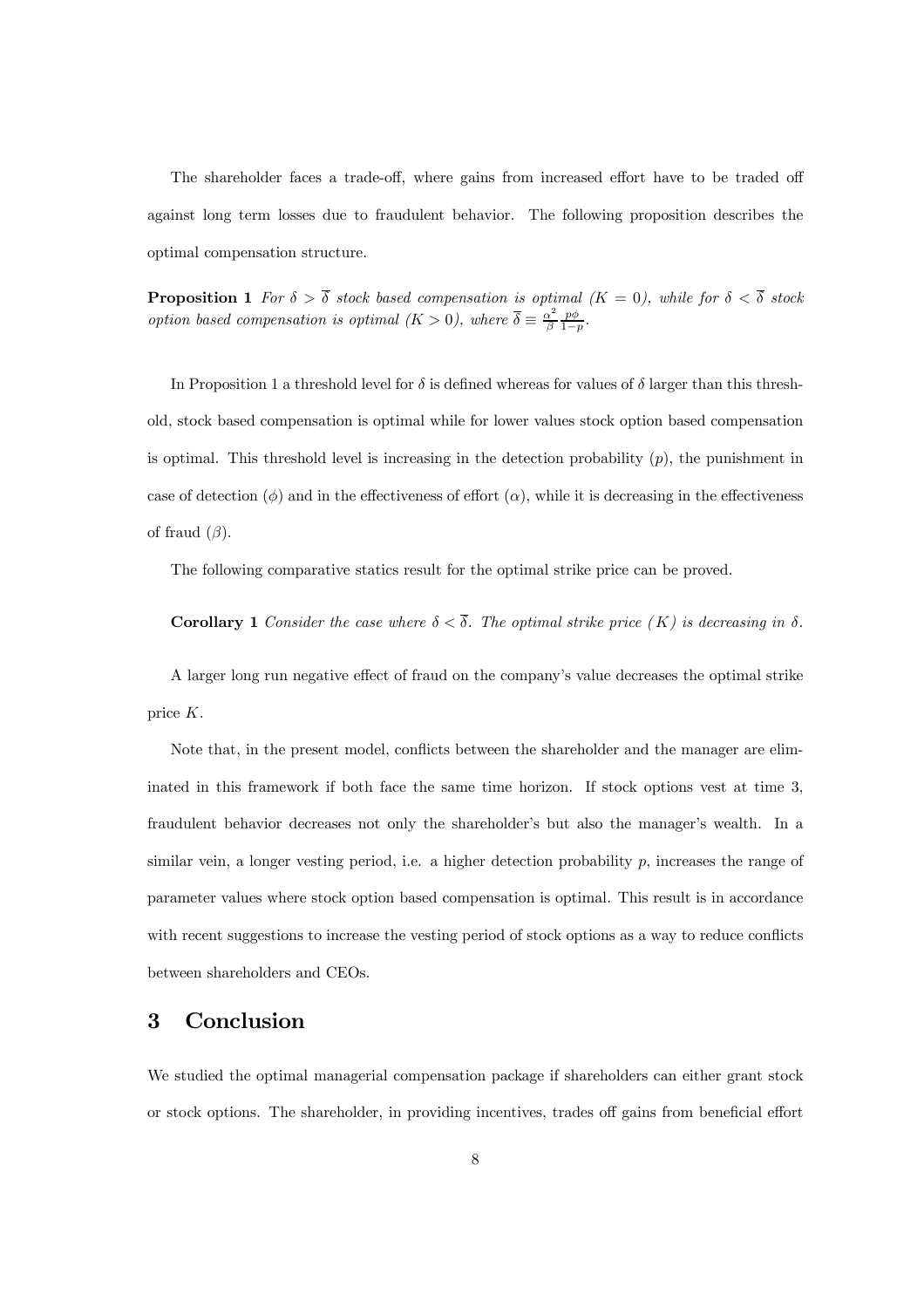against costs arising from fraudulent behavior. We find a threshold level for the cost of fraud, above which stock based compensation is optimal. This threshold level is increasing in the detection probability, the punishment in case of detection and in the effectiveness of effort, while it is decreasing in the effectiveness of fraud. Furthermore, we find that the fraud to effort ratio is an increasing function of the strike price and that the optimal strike price is decreasing in the size of the long run negative effects of fraud on the company's value. Our analysis also suggests that increasing the vesting period of stock options mitigates conflicts between shareholders and managers, while the problem of the optimal vesting period remains an open one.

### 4 Appendix

Let us define  $X = \min \{S - K + \alpha e, h\}$  and  $X' = \min \{S - K + \alpha e + \beta f, h\}$ , then

$$
E\left(\widetilde{V}_2\right) = \frac{1}{2h} \left\{ (1-p) \left[ (S - K + \alpha e + \beta f) \left( h + X' \right) + \frac{h^2 - X'^2}{2} \right] + \right.
$$
  
+
$$
p \left[ (S - K + \alpha e) \left( h + X \right) + \frac{h^2 - X^2}{2} \right] \right\}
$$
(6)

Three cases arise: (1) If  $X = X' = h$ , i.e.  $S - K + \alpha e + \beta f > S - K + \alpha e > h$ ; (2) If  $X' = h$ and  $X = S - K + \alpha e$ , i.e.  $S - K + \alpha e + \beta f > h > S - K + \alpha e$ ; and (3)  $X' = S - K + \alpha e + \beta f$ and  $X = S - K + \alpha e$ , i.e.  $h > S - K + \alpha e + \beta f > S - K + \alpha e$ . Note that we switch from one case to the other changing the strike price K.

Proof of Lemma 1. Case (1) The manager's problem is

$$
\max_{e,f} \lambda \left(S-K+\alpha e + \left(1-p\right)\beta f\right) - \frac{e^2}{2} - p\phi \frac{f^2}{2}
$$

From the first order conditions (FOC) we obtain

$$
e^{(1)} = \alpha \lambda \tag{7}
$$

$$
f^{(1)} = \beta \lambda \frac{1 - p}{p\phi} \tag{8}
$$

Case (2) The manager's problem is

$$
\max_{e,f} \lambda \left[ \left(1-p\right)\left(S-K+\alpha e+\beta f\right)+p\frac{\left(S-K+\alpha e+h\right)^2}{4h}\right]-\frac{e^2}{2}-p\phi\frac{f^2}{2}
$$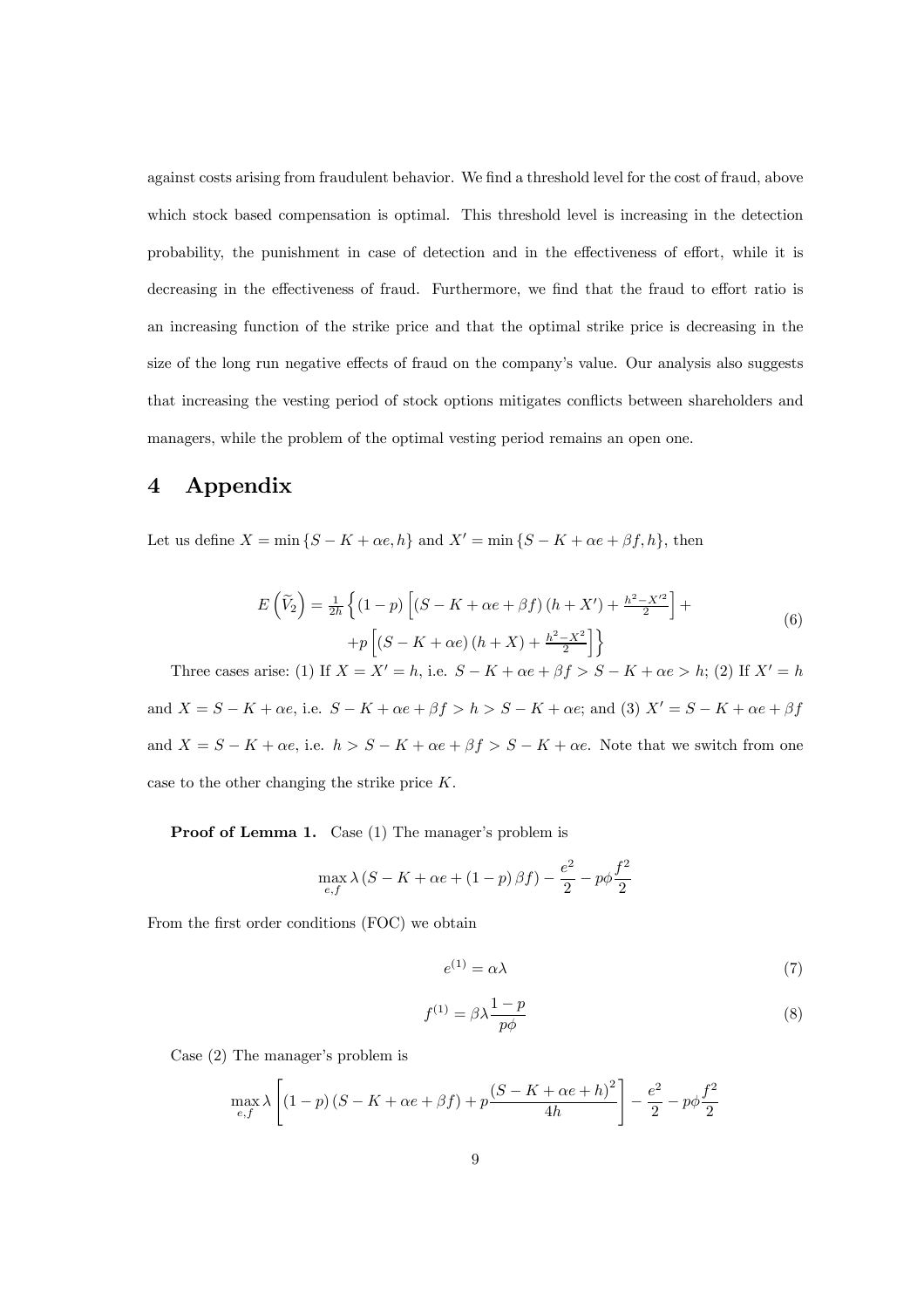From the FOC we obtain

$$
e^{(2)} = \alpha \lambda \frac{p(S-K) + (2-p)h}{2h - p\alpha^2 \lambda} \tag{9}
$$

$$
f^{(2)} = \beta \lambda \frac{1-p}{p\phi} \tag{10}
$$

If  $\frac{p(S-K)+(2-p)h}{2h-p\alpha^2\lambda} = 1$ ,  $e^{(1)} = e^2$  and  $S - K + \alpha e^{(1)} = S - K + \alpha e^{(2)} = h$  and thus the optimal effort level is continuous in K. Its is easy to see that  $e^{(2)}$  is increasing in  $\lambda$  and deceasing in K, and that  $f^{(2)}$  is increasing in  $\lambda$ .

Case (3) The manager's problem is

$$
\max_{e,f} \frac{\lambda}{4h} \left[ \left( 1-p \right) \left( S - K + \alpha e + \beta f + h \right)^2 + p \left( S - K + \alpha e + h \right)^2 \right] - \frac{e^2}{2} - p\phi \frac{f^2}{2}
$$

From the FOC, after rearranging terms, we obtain

$$
e^{(3)} = \alpha \lambda p \frac{\left(S - K + h\right) \left(2h\phi - \beta^2 \lambda \left(1 - p\right)\right)}{2hp\phi \left(2h - \alpha^2 \lambda\right) - \beta^2 \lambda \left(1 - p\right) \left(2h - p\alpha^2 \lambda\right)}\tag{11}
$$

$$
f^{(3)} = \beta \lambda (1 - p) \frac{2h(S - K + h)}{2hp\phi (2h - \alpha^2 \lambda) - \beta^2 \lambda (1 - p) (2h - p\alpha^2 \lambda)}
$$
(12)

In order to proof continuity of e and f we show that if  $S - K + \alpha e^{(3)} + \beta f^{(3)} = h$ , then  $f^{(2)} = f^{(3)}$ ,  $e^{(2)} = e^{(3)}$ . Substituting (11) and (12) into condition  $S - K + \alpha e^{(3)} + \beta f^{(3)} = h$  we obtain

$$
(S - K + h) \frac{2hp\phi}{2hp\phi(2h - \alpha^2\lambda) - \beta^2\lambda(1 - p)(2h - p\alpha^2\lambda)} = 1
$$
\n(13)

Setting  $f^{(2)} = f^{(3)}$  and rearranging terms we obtain (13). Instead of proving that  $e^{(2)} = e^{(3)}$ , we show that  $\frac{f^{(2)}}{e^{(2)}} = \frac{f^{(3)}}{e^{(2)}}$ . This latter condition can be rewritten as

$$
\frac{2h\phi}{2h\phi - \beta^2 \lambda (1-p)} = \frac{2h - p\alpha^2 \lambda}{p(S-K) + (2-p)h}
$$

and thus rearranging terms (13) can be obtained.  $e^{(2)} = e^{(3)}$  follows from the fact that  $f^{(2)} = f^{(1)}$ and  $\frac{f^{(2)}}{e^{(2)}} = \frac{f^{(3)}}{e^{(2)}}$ . Furthermore, simple algebra shows that  $\frac{\partial e^{(3)}}{\partial \lambda} > 0$  and  $\frac{\partial f^{(3)}}{\partial \lambda} > 0$ .

**Proof of Lemma 2.** We are going to derive the fraud to effort ratio  $\Phi \equiv \frac{f}{e}$  for each of the three cases and show that  $\Phi$  is increasing in K. In particular, we are going to derive  $\Phi^{(1)} \equiv \frac{f^{(1)}}{e^{(1)}}$ , for case  $(1), \Phi^{(2)} \equiv \frac{f^{(2)}}{e^{(2)}}$  for case  $(2)$  and  $\Phi^{(3)} \equiv \frac{f^{(3)}}{e^{(3)}}$  for case  $(3)$ ; we are going to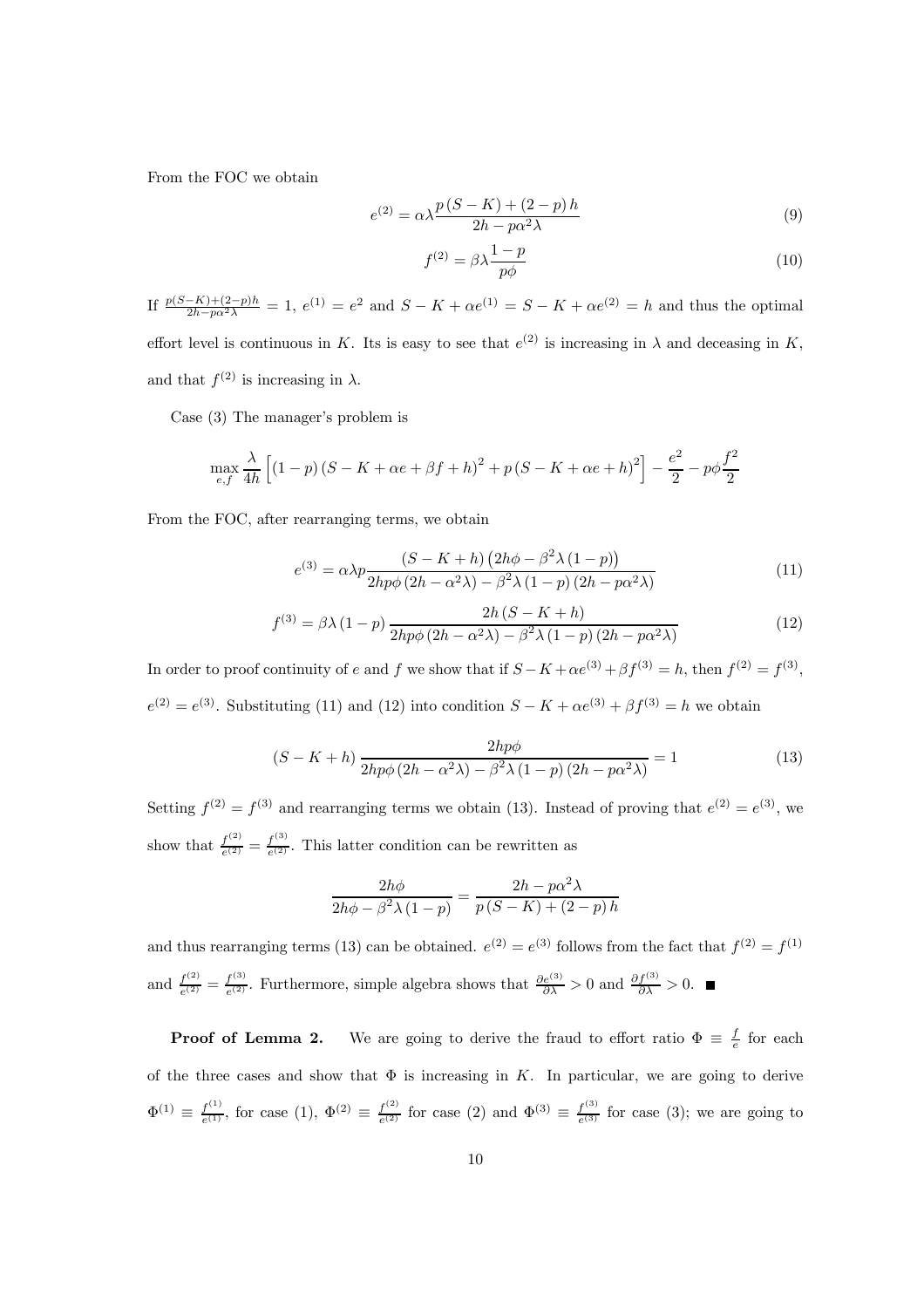show that  $\Phi^{(1)}$ ,  $\Phi^{(2)}$  and  $\Phi^{(3)}$  are continuous within each case and between cases and further that  $\Phi = {\Phi<sup>(1)</sup>, \Phi<sup>(2)</sup>, \Phi<sup>(3)</sup>}$  is increasing in K.

Case (1) From (7) and (8) we obtain the fraud to effort ratio  $\Phi^{(1)} \equiv \frac{f^{(1)}}{e^{(1)}} = \frac{\beta}{\alpha} \frac{1-p}{p\phi}$ , being independent of  $\lambda$  and  $K$ .

Case (2) From (9) and (10) we obtain the fraud to effort ratio

$$
\Phi^{(2)} \equiv \frac{f^{(2)}(\lambda, K)}{e^{(2)}(\lambda)} = \frac{\beta}{\alpha} \frac{1 - p}{p\phi} \frac{2h - p\alpha^2 \lambda}{p(S - K) + (2 - p)h}
$$
(14)

For the continuity of the function  $\Phi$  in K we observe that  $\Phi^{(2)}$  is continuous. Furthermore, if  $\frac{p(S-K)+(2-p)h}{2h-p\alpha^2\lambda} = 1$ ,  $e^{(1)} = e^2$  and  $S-K+\alpha e^{(1)} = S-K+\alpha e^{(2)} = h$ . It follows that, since  $f^{(1)} = f^{(2)}$ ,  $\Phi^{(1)} = \Phi^{(2)}$  and consequently the function  $\Phi$  is continuous.

In order to prove that  $\Phi^{(2)}$  is increasing in K we apply the implicit function theorem to the budget constraint (5) and obtain

$$
\frac{d\lambda}{dK} = \lambda \frac{\frac{p(S-K) + h(2-p)}{2h - \alpha^2 \lambda p}}{E\left(\tilde{V}_2\right) + \lambda \alpha^2 \left(\frac{p(S-K) + (2-p)h}{2h - p\alpha^2 \lambda}\right)^2 + \lambda \left(1 - p\right)^2 \beta^2 \frac{1}{p\phi}}\tag{15}
$$

Taking the derivative of (14) with respect to K and taking into account that  $\lambda$  changes according to (15) we obtain that the fraud to effort ratio increases as long as

$$
\frac{d\lambda}{dK} < \frac{2h - p\alpha^2 \lambda}{\alpha^2 \left( p\left(S - K\right) + (2 - p)\,h \right)}\tag{16}
$$

To prove that (16) is always satisfied we substitute (15) into the left-hand-side of inequality (16) and obtain  $\lambda E\left(\tilde{V}_2\right) + \lambda^2 \left(1-p\right)^2 \beta \frac{1}{p\phi} > 0$ , which is always satisfied.

Case (3) Using (11) and (12) the fraud-effort ratio can be rewritten as follows

$$
\Phi^{(3)} \equiv \frac{f^{(3)}}{e^{(3)}} = \frac{\beta}{\alpha} \frac{1-p}{p} \frac{2h}{2hp\phi - \beta^2 \lambda p (1-p)}\tag{17}
$$

In order to prove that  $\Phi$  is continuous in K we observe that function  $\Phi^{(3)}$  is continuous. Equality  $\Phi^{(2)} = \Phi^{(3)}$  has already been proved in the proof of Lemma 1.

Finally we have to prove that  $\Phi^{(3)}$  is increasing in K. It is easy to see that  $\frac{\partial \lambda E(\tilde{V}_2)}{\partial K} < 0$ . Furthermore, simple algebra shows that  $\frac{\partial e^{(3)}}{\partial \lambda} > 0$  and  $\frac{\partial f^{(3)}}{\partial \lambda} > 0$  and consequently  $\frac{\partial \lambda E(\tilde{V}_2)}{\partial \lambda} > 0$ .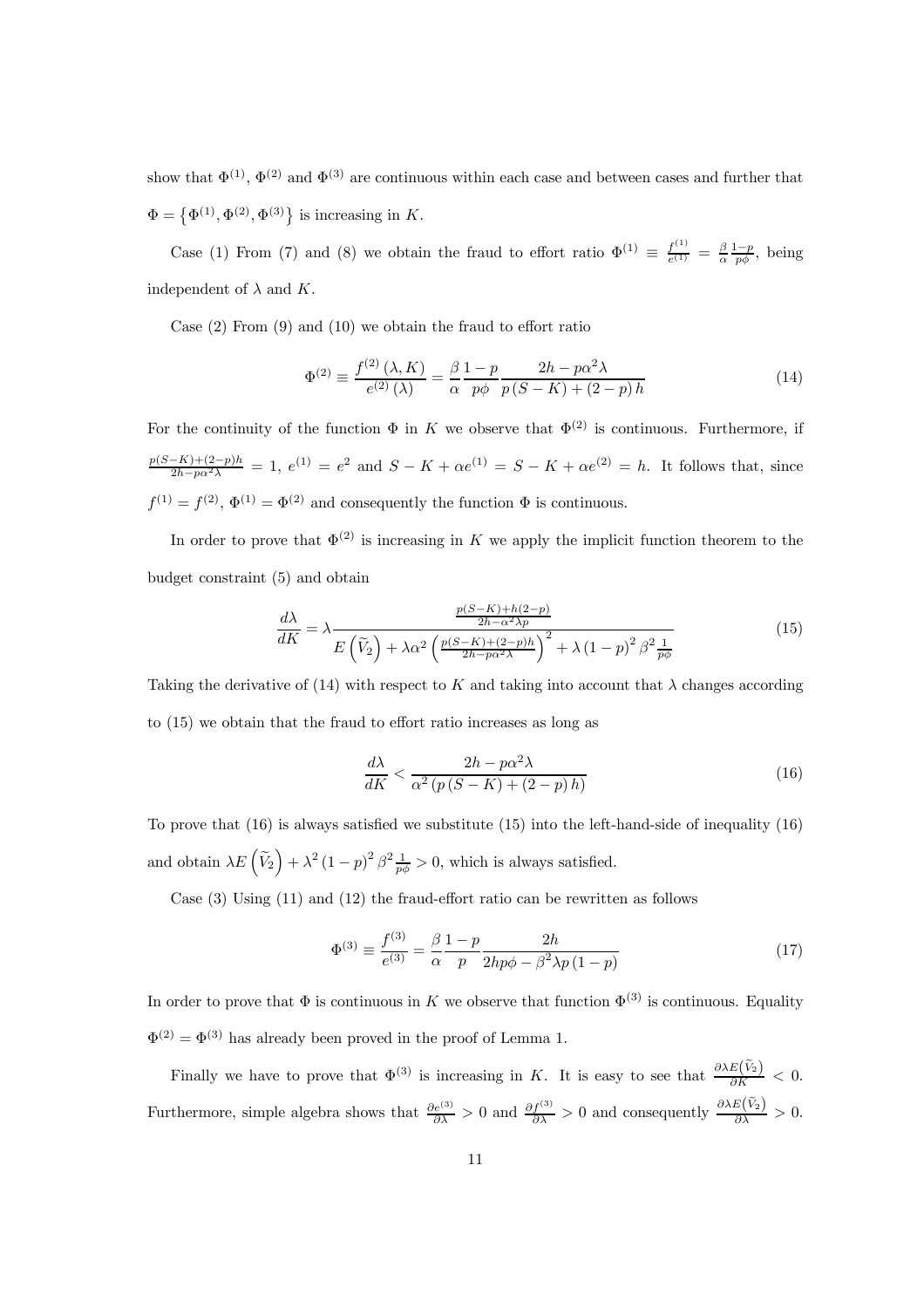Thus, applying the implicit function theorem to the budget constraint (5) we obtain  $\frac{d\lambda}{dK} > 0$ , and thus we observe from (17) that  $\Phi^{(3)}$  is increasing in K.

**Proof of Proposition 1.** Case (1) Notice that for  $K = 0$ , i.e. stock based compensation, we are always in this case. Using (7) and (8) we obtain

$$
E\left(\tilde{S}_3\right) = S + \lambda \left[\alpha^2 - \beta \delta \frac{1-p}{p\phi}\right]
$$
\n(18)

$$
E(\widetilde{V}_2) = S - K + \lambda \left[ \alpha^2 + \beta^2 \frac{(1-p)^2}{p\phi} \right]
$$
 (19)

Using (19), the budget constraint (5) and condition  $\lambda > 0$  we obtain

$$
\lambda = \frac{-\left(S - K\right) + \sqrt{\left(S - K\right)^2 + 4\eta \overline{W}}}{2\eta} \tag{20}
$$

where  $\eta = \alpha^2 + \beta^2 \frac{(1-p)^2}{p\phi}$ . Note that  $\lambda$  is strictly increasing in K. Two situations arise: (i)  $\alpha^2 > \beta \delta \frac{1-p}{p\phi}$  (ii)  $\alpha^2 < \beta \delta \frac{1-p}{p\phi}$ . In case (i) the expected firm's value at time 3 is increasing in  $\lambda$ . Thus, since  $\lambda$  is increasing in K, there exists no solution for  $S - K + \alpha e^{(1)} > h$ . On the other hand, in case (ii) the expected firm's value at time 3 is decreasing in  $\lambda$ . Thus, since  $\lambda$  is strictly increasing in K, the optimal strike price is  $K = 0$ .

In order to proof that  $K = 0$  is an optimal solution if  $\alpha^2 < \beta \delta \frac{1-p}{p\phi}$ , we have to show that  $\frac{dE(\tilde{S}_3)}{dK}$  is negative also in case (2) and (3).

Case (2). Note that  $E\left(\widetilde{S}_3\right)$  is decreasing in K if  $\frac{f_K^{(2)}}{e_K^{(2)}} \geq \frac{\alpha}{\delta}$ , where  $f_K^{(2)}$  and  $e_K^{(2)}$  are the derivatives taken with respect to  $K$ , taking into account that the budget constraint binds. If  $\alpha^2 \leq \beta \delta \frac{1-p}{p\phi}$ , then  $\alpha e^{(1)} \leq \delta f^{(1)}$ . Since the fraud to effort ratio is increasing in K we have that  $\frac{\alpha}{\delta} \leq \frac{f^{(2)}}{e^{(2)}}$  and furthermore we have that  $\frac{f^{(2)}_K}{e^{(2)}_K} \geq \frac{f^{(2)}}{e^{(2)}}$ . Putting these results together we obtain that  $\frac{f_K^{(2)}}{e_K^{(2)}} \geq \frac{f^{(2)}}{e^{(2)}} \geq \frac{\alpha}{\delta}$  and thus the result is established.

Case (3). Note that  $E\left(\tilde{S}_3\right)$  is decreasing in K if  $\frac{f_K^{(3)}}{e_K^{(3)}} \geq \frac{\alpha}{\delta}$ , where  $f_K^{(3)}$  and  $e_K^{(3)}$  are the derivatives taken with respect to  $K$ , taking into account that the budget constraint binds. If  $\alpha^2 \leq \beta \delta \frac{1-p}{p\phi}$ , then  $\alpha e^{(1)} \leq \delta f^{(1)}$ . Since the fraud to effort ratio is increasing in K we have that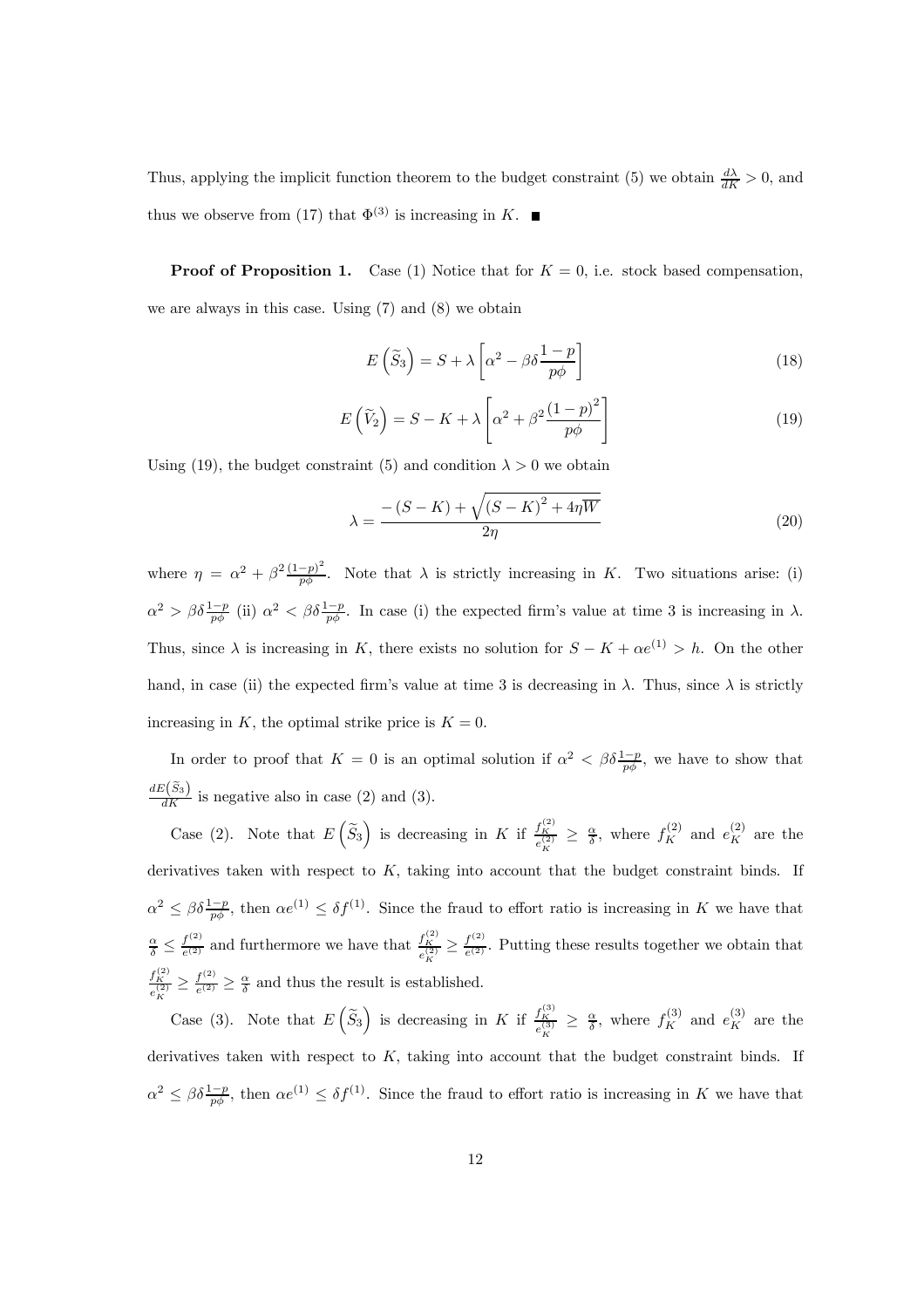$\frac{\alpha}{\delta} \leq \frac{f^{(3)}}{e^{(3)}}$  and furthermore we have that  $\frac{f^{(3)}_K}{e^{(3)}_K} \geq \frac{f^{(3)}}{e^{(3)}}$ . Putting these results together we obtain that  $\frac{f_K^{(3)}}{e_K^{(3)}} \ge \frac{f^{(3)}}{e^{(3)}} \ge \frac{\alpha}{\delta}$  and thus the result is established.

**Proof of Corollary 1.**  $\frac{f}{e}$  is increasing in K implies that  $\frac{f_K}{e_K} \geq \frac{f}{e}$ . Thus, in the optimal strike price  $\frac{dE(\tilde{S}_3)}{dK} = 0$ , where  $\frac{f_K}{e_K} = \frac{\alpha}{\delta} > \frac{f}{e}$ , and consequently  $E(\tilde{S}_3) = S + \alpha e - \delta f > S$ . An increase in  $\delta$  reduces  $E\left(\tilde{S}_3\right)$ , and thus, since  $\frac{f}{e}$  is increasing in K, optimal K has to decrease.

### References

Baglioni, A. and L. Colombo (2004). Managers' Compensation and Misreporting: A Costly State Verification Approach. Quaderni dell'Istituto di Economia e Finanza, 61.

Bergstresser, D. and T. Philippon (2005). CEO incentives and earnings management. Forthcoming Journal of Financial Economics.

Burns, N., and S. Kedia (2005). The Impact of Performance-Based Compensation on Misreporting. Forthcoming Journal of Financial Economics.

Chan, K. L.K.C. Chan, N. Jegadeesh and J. Lakonishok (2005). Earnings Quality and Stock Returns. Forthcoming Journal of Business.

Degeorge, F., J. Patel and R. Zeckhauser (1999). Earnings Management to Exceed Thresholds. Journal of Business, 72, 1-33.

Erickson, M. M. Hanlon and E. Maydew (2004). Is There a Link Between Executive Compensation and Accounting Fraud? Mimeo.

Gao, P. and R.E. Shrieves (2002). Earnings Management and Executive Compensation: a Case of Overdose of Option and Underdose of Salary? Mimeo.

Goldman, E. and S.L. Slezak (2005). An Equilibrium Model of Incentive Contracts in the Presence of Information Manipulation. Forthcoming Journal of Financial Economics.

Hall, B.J. and K.J. Murphy (2000). Optimal Exercise Price for Executive Stock Options. American Economic Review, 90, 209-214.

Hall, B.J. and K.J. Murphy (2003). The Trouble with Stock Options. Journal of Economic Perspectives, 17, 49-70.

Jensen, M.C. (2003). Paying People to Lie: the Truth about the Budgeting Process. European Financial Management, 9, 379-406.

Jensen, M.C. (2004). The Agency Costs of Overvalued Equity and the Current State of Corporate Finance. European Financial Management, 10, 549-565.

Johnson, S.A., H.E. Ryan and Y.S. Tian (2003). Executive Compensation and Corporate Fraud. Mimeo.

Kadan, O. and J. Yang (2005). Executive Stock Options and Earnings Management: A Theoretical and Empirical Analysis. Mimeo.